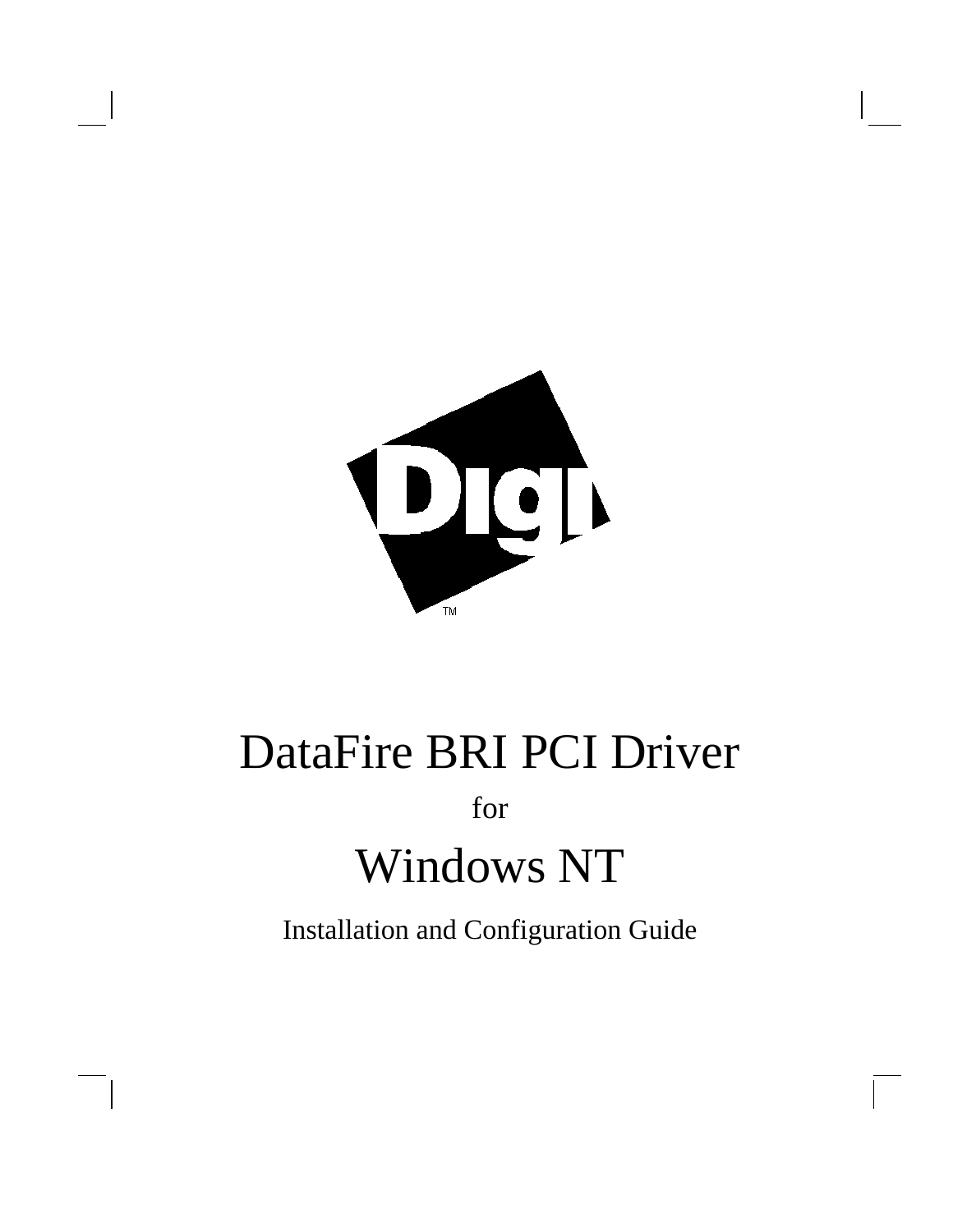**Digi International**<sup>®</sup> is a registered trademark of Digi International Inc. The Digi logo is a trademark of Digi International Inc. All other brand and product names are the trademarks of their respective holders.

> © Digi International Inc. 1996 All Rights Reserved http://www.dgii.com

Information in this document is subject to change without notice and does not represent a commitment on the part of Digi International.

Digi provides this document "as is", without warranty of any kind, either expressed or implied, including, but not limited to, the implied warranties of fitness or merchantability for a particular purpose. Digi may make improvements and/or changes in this manual or in the product(s) and/or the program(s) described in this manual at any time.

This product could include technical inaccuracies or typographical errors. Changes are periodically made to the information herein; these changes may be incorporated in new editions of the publication.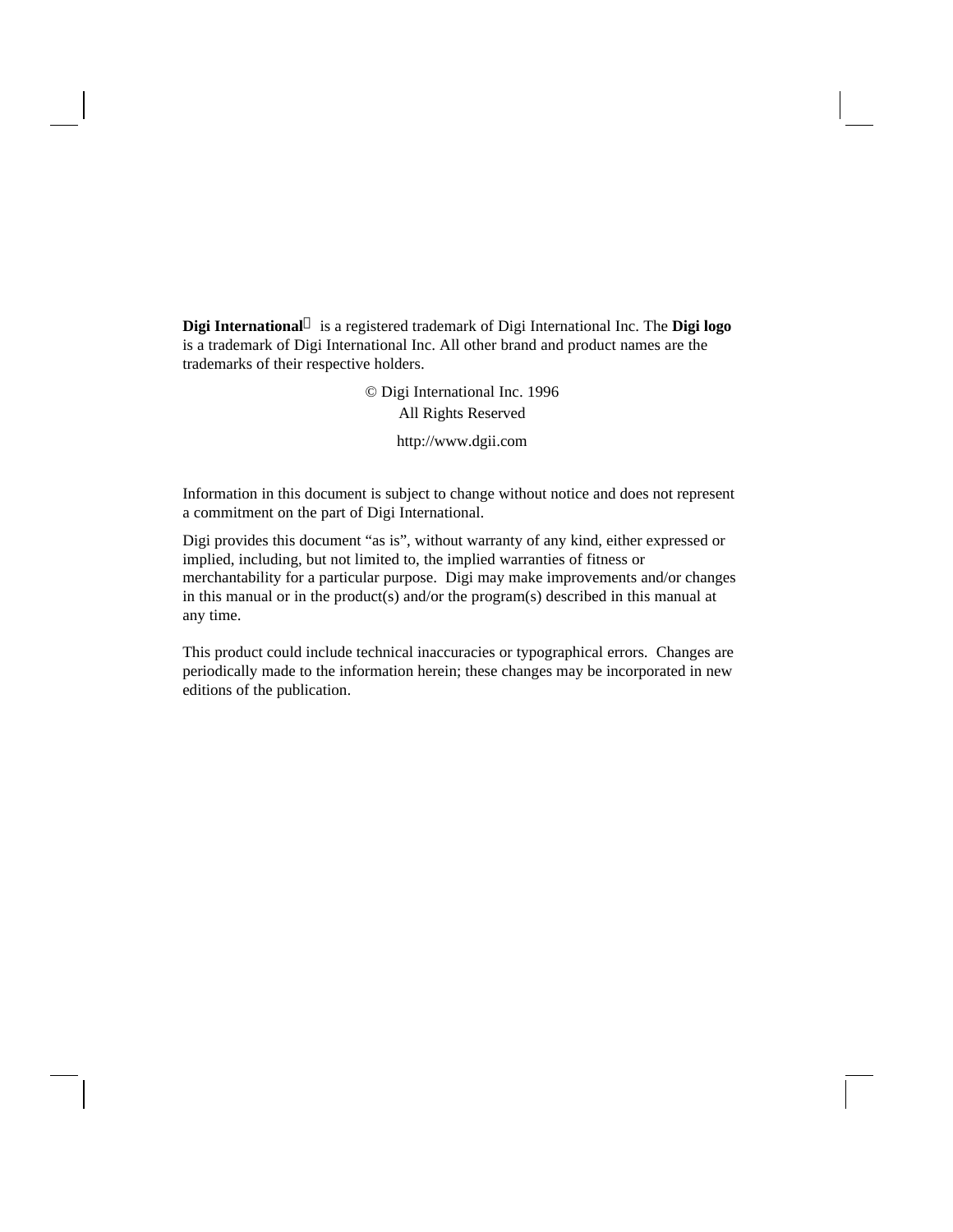# **Table of Contents**

90033200A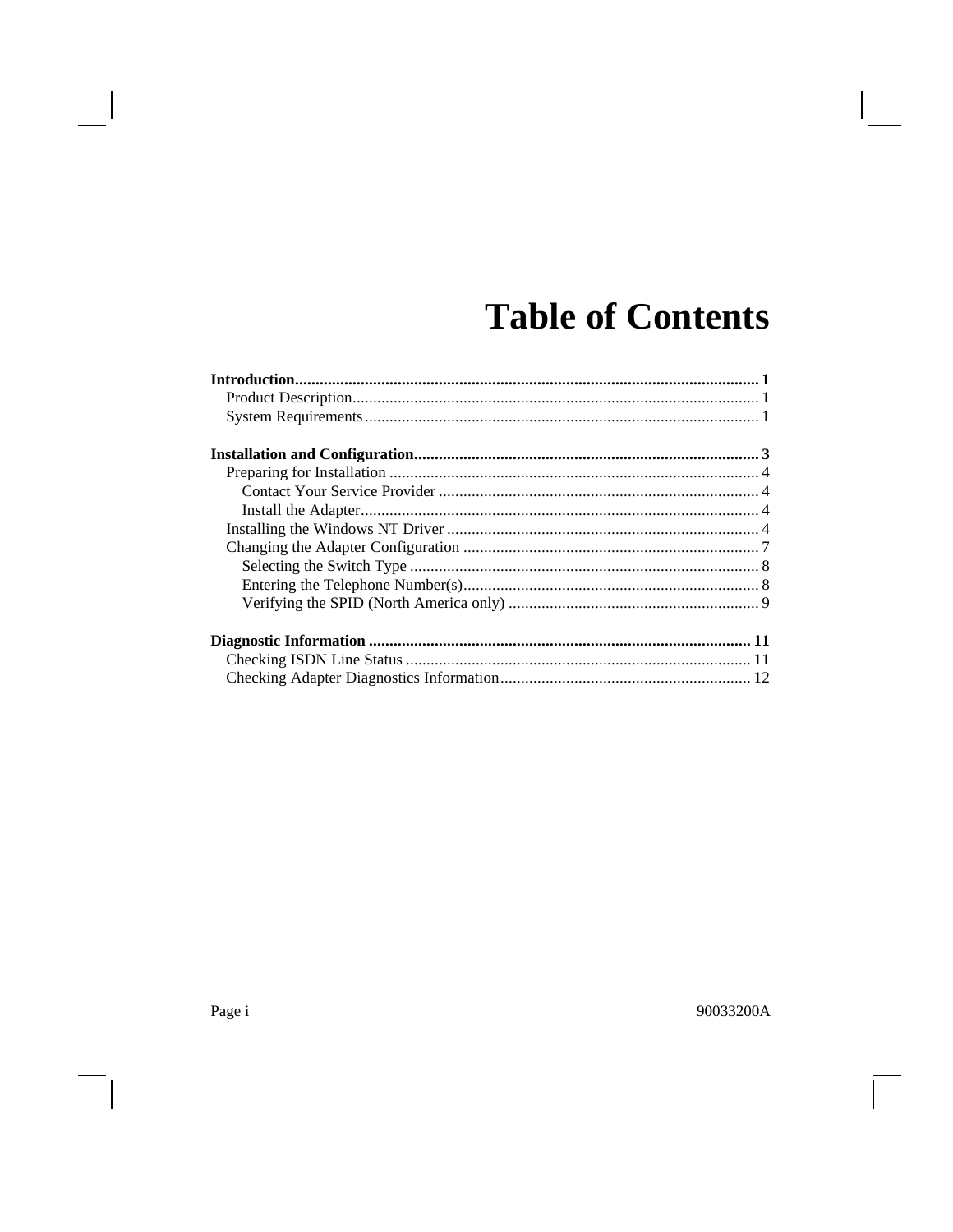Page ii 90033200A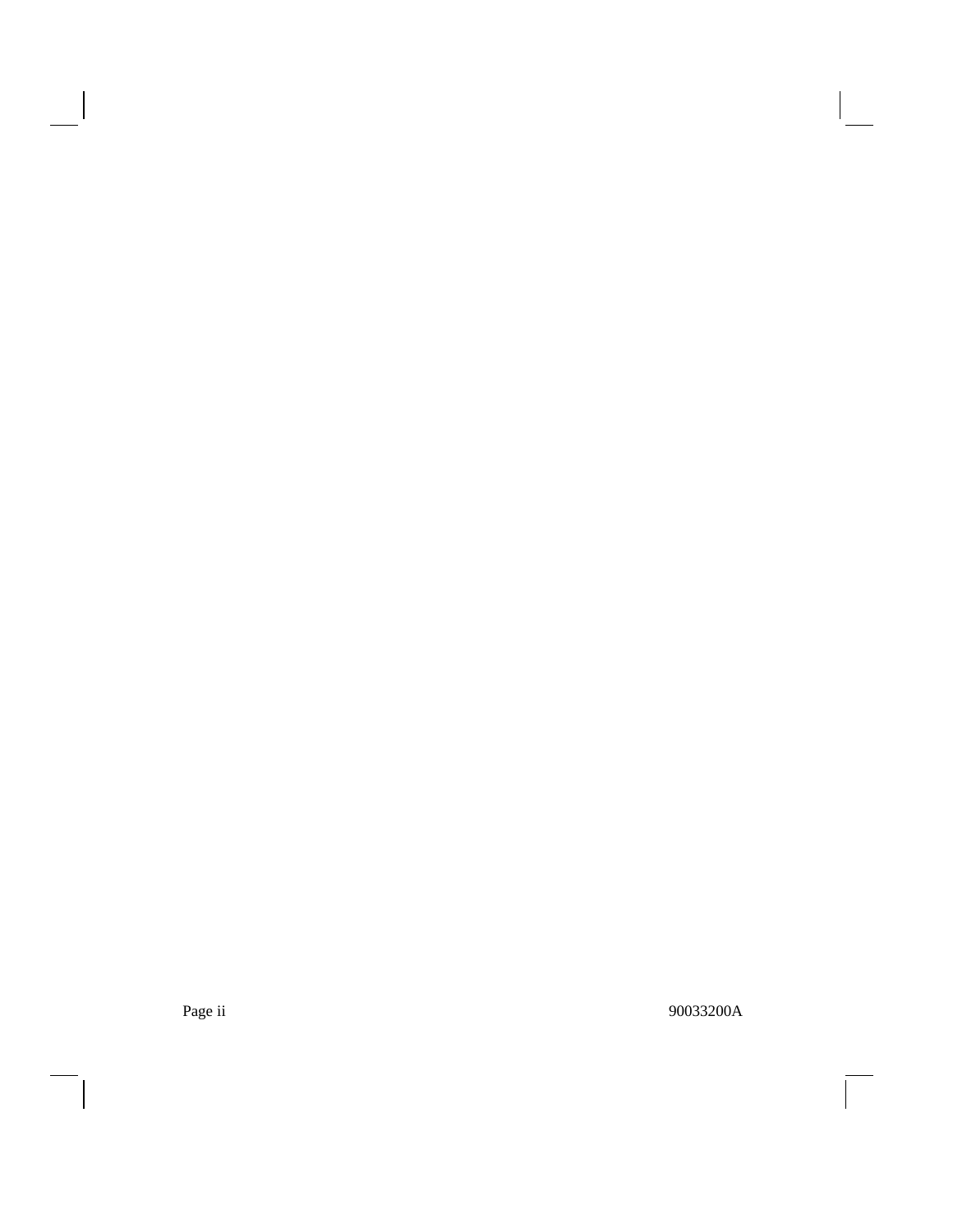# **Introduction**

This manual provides information related to the installation and configuration of the **DataFire BRI PCI 1 S/T** adapter and the **DataFire BRI PCI 1 U** adapter. The term "DataFire BRI PCI" used throughout this manual refers to either adapter model.

# *Product Description*

The DataFire BRI PCI adapter and driver give a Microsoft Windows NT system the power to establish connections to remote networks over ISDN lines.

When used in Windows NT system environments, the DataFire BRI PCI adapter uses the concepts of ISDN networks to facilitate two-way communication via the Basic Rate Interface (BRI). For BRI service, the service provider divides the existing telephone wiring into three separate logical channels; two B channels that each handle data at speeds up to 64kbps, plus a 16kbps channel to handle signaling and communications overhead.

### *System Requirements*

Successful operation of the DataFire BRI PCI driver requires the following:

- The Windows NT system must have available a free PCI expansion slot and the necessary hardware resources for each adapter to be installed.
- The Windows NT ISDN configuration must be done from the same system on the network that has the adapter installed.
- The system with DataFire BRI PCI adapter(s) must be running Windows NT 3.51 (with Service Pack 5) or later.
- The DataFire BRI PCI driver currently supports remote access services provided by Microsoft Windows NT.

Page 1 Introduction 90033200A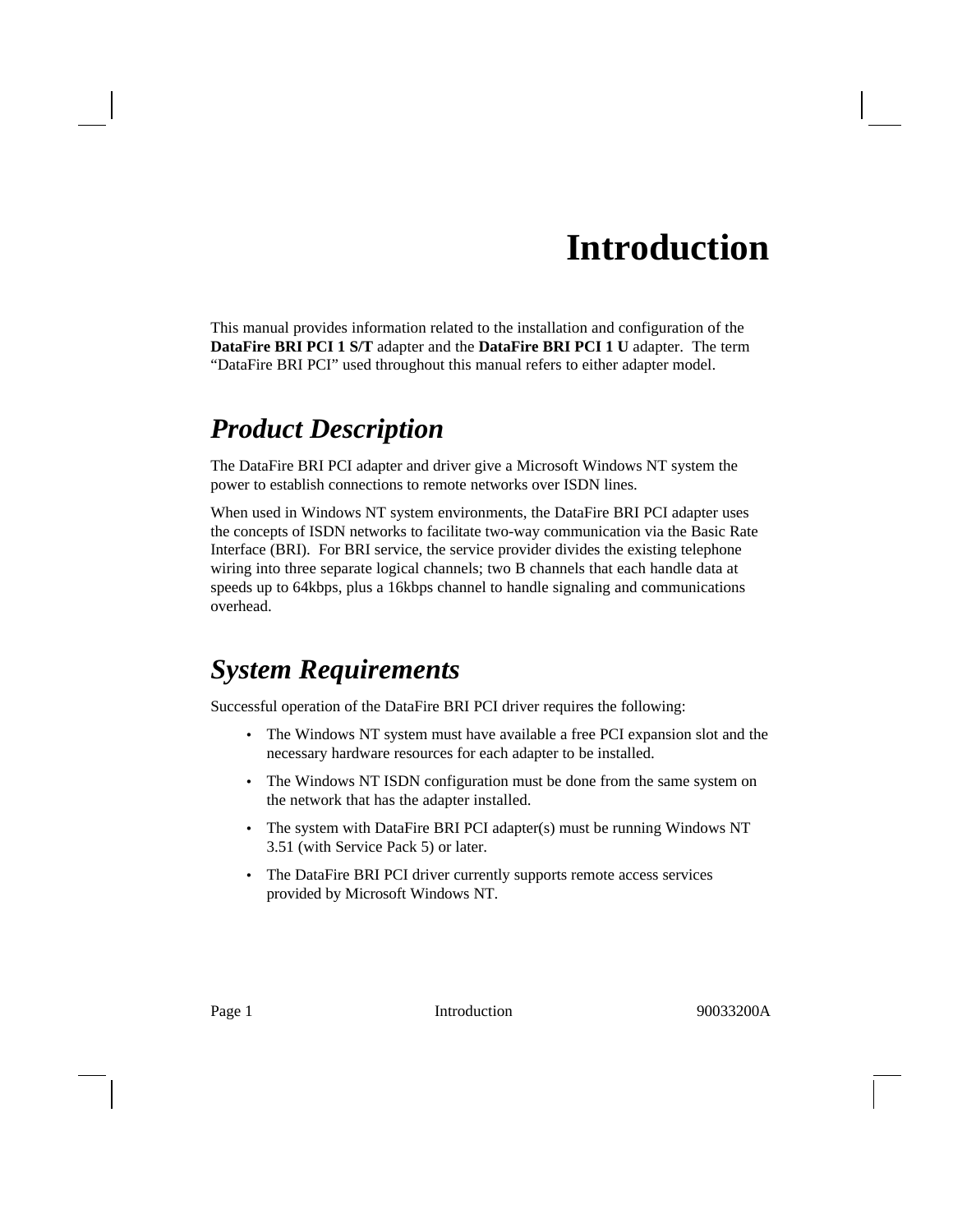DataFire BRI PCI adapters work with all currently deployed switches in the U.S., including the following:

- AT&T 5ESS Switches (now Lucent)
- Northern Telecom DMS-100 Switches (now Nortel)
- Any National ISDN-1 (NI-1) Switch.

In Europe, the DataFire BRI PCI adapters are compatible with:

- Euro ISDN (ETSI)
- German National 1TR6
- French National VN4

90033200A Introduction Page 2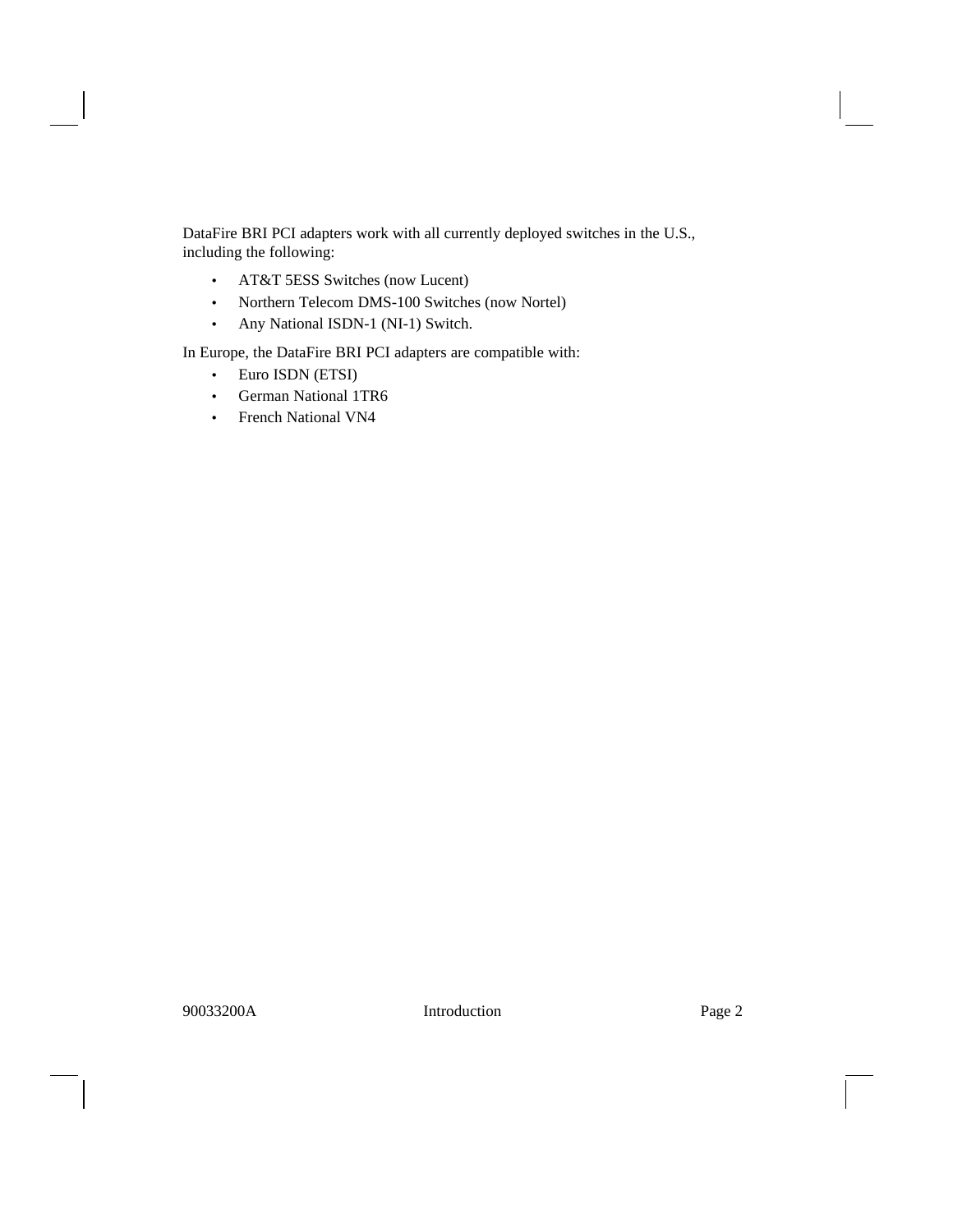# **Installation and Configuration**

### *In This Chapter*

This chapter describes how to install and configure the DataFire BRI PCI adapter software. It discusses the following topics:

| <b>Topic</b>                       | Page |
|------------------------------------|------|
| Preparing for Installation         |      |
| Installing the Windows NT Driver   |      |
| Changing the Adapter Configuration |      |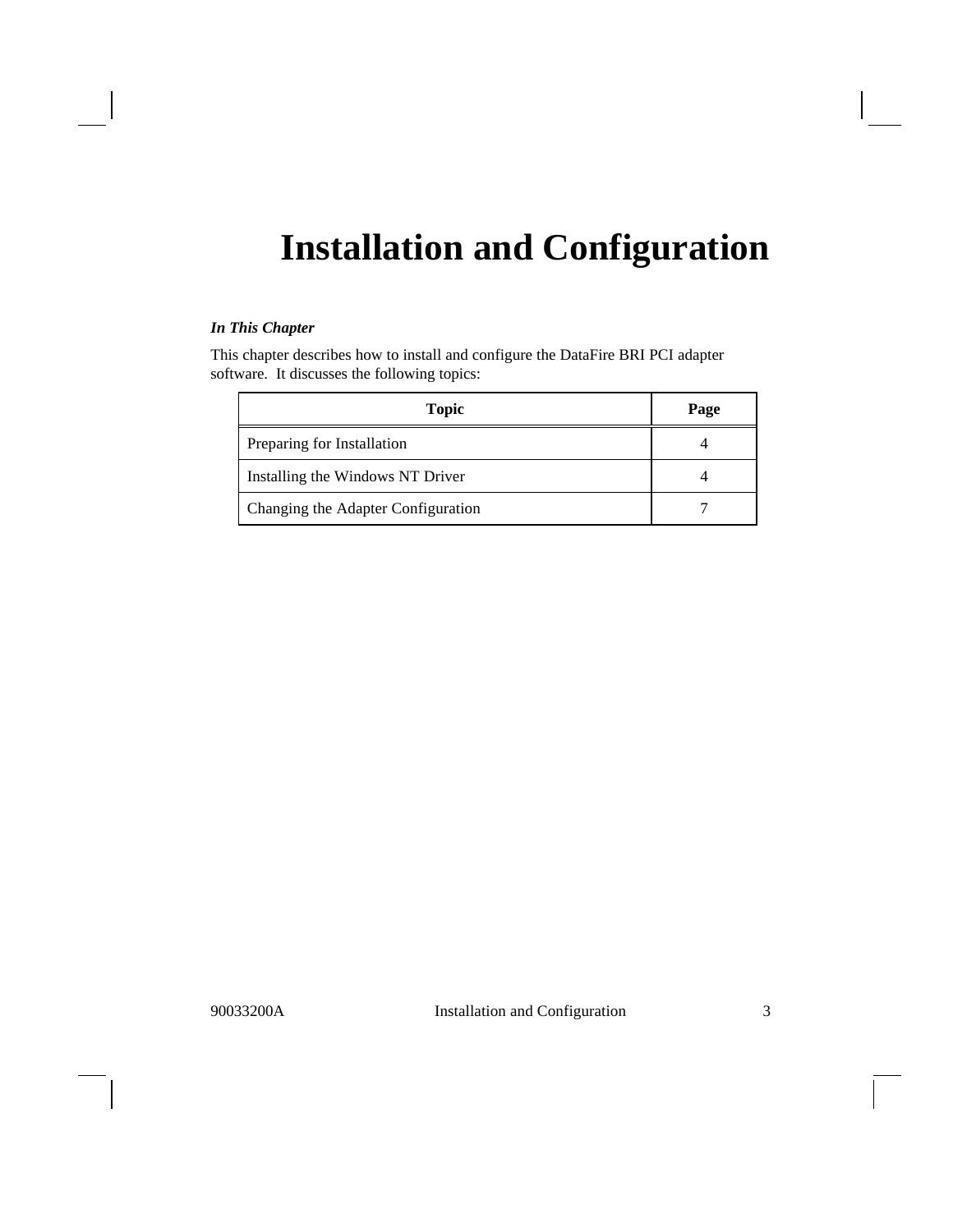### *Preparing for Installation*

### **Contact Your Service Provider**

Certain ISDN information is required for installation of the DataFire BRI PCI adapter. Obtain the following information from your ISDN service provider:

- The type of switch to which your adapter will be connected
- The telephone number for each Logical Terminal (if required by your service provider)
- The SPID (Service Profile Identifier) for each Logical Terminal (if required by your service provider)

Refer to Digi publications 91000609, 91000610, or 91000619, DataFire BRI PCI Adapter Installation Card for additional information on ordering ISDN lines.

### **Install the Adapter**

The hardware installation process for your DataFire BRI PCI adapter is described in a separate document. You should refer to it for detailed instructions regarding installation and setup. Refer to Digi publications 91000609, 91000610, or 91000619 DataFire BRI PCI Adapter Installation Card for information on adapter installation.

### *Installing the Windows NT Driver*

This procedure assumes that you have installed the adapter(s) in the computer per the recommended procedures.

The following procedure pertains to both versions 3.51 and 4.0 of Windows NT and each step contains the necessary notation.

- 1. At the Windows NT system, insert disk 1 for the appropriate platform (x86, Alpha, or PowerPC) of the DataFire BRI PCI adapter Device Driver software into a 3.5-inch floppy drive.
- 2. **NT 3.51** Click the *Control Panel* icon in the *Program Manager* to open the Control Panel window.

Page 4 **Installation and Configuration** 90033200A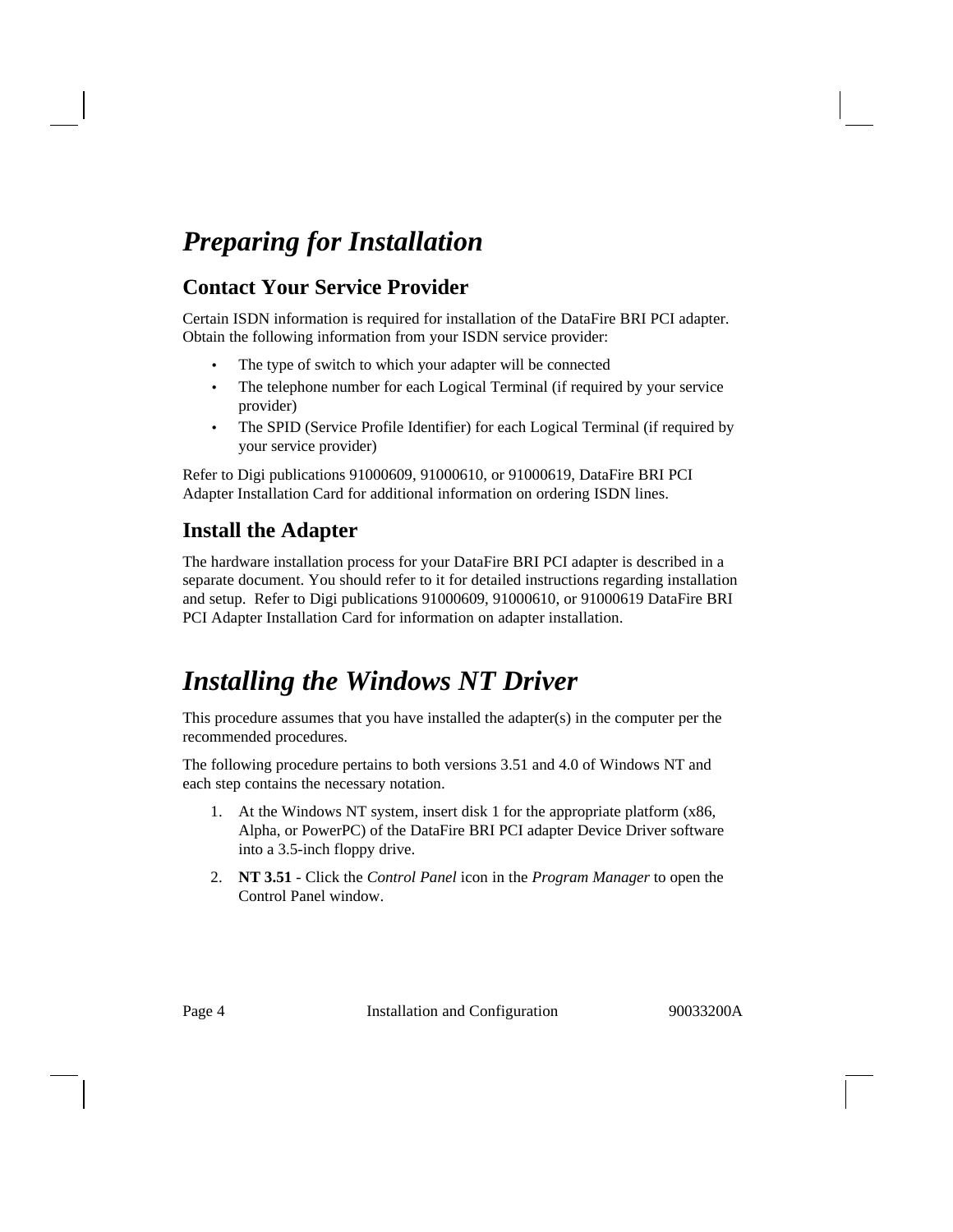**NT 4.0** - Select *Start/Settings/Control Panel* to open the Control Panel window.

3. Within the Control Panel window, double-click the Network icon:

**NT 3.51** - and the *Network Settings* dialog box appears.

**NT 4.0** - and the *Network* dialog box appears. Make sure the *Adapters* tab is currently selected.

4. **NT 3.51** - Select Add Adapter . . . and the *Add Network Adapter* dialog box appears.

**NT 4.0** - Select Add. . . and the *Select Network Adapter* dialog box appears.

5. **NT 3.51** - From the list of adapters, choose <Other>Requires disk from manufacturer, select Continue.

**NT 4.0** - Select Have Disk.

6. Enter  $A: \S$  in the dialog box as shown below (where A: is your floppy drive designation) and select Continue or OK; the *Select OEM Option* dialog box appears as shown in Figure 1.

**Figure 1** The Select OEM Option Dialog Box

| <b>Select OEM Option</b>                                          |  |
|-------------------------------------------------------------------|--|
| Choose a software supported by this hardware manufacturer's disk. |  |
|                                                                   |  |
| Digi Datafire PCI ISDN Adapter                                    |  |
|                                                                   |  |
|                                                                   |  |
|                                                                   |  |
| <br>Cancel<br>ОK                                                  |  |
|                                                                   |  |

|  | 90033200A |
|--|-----------|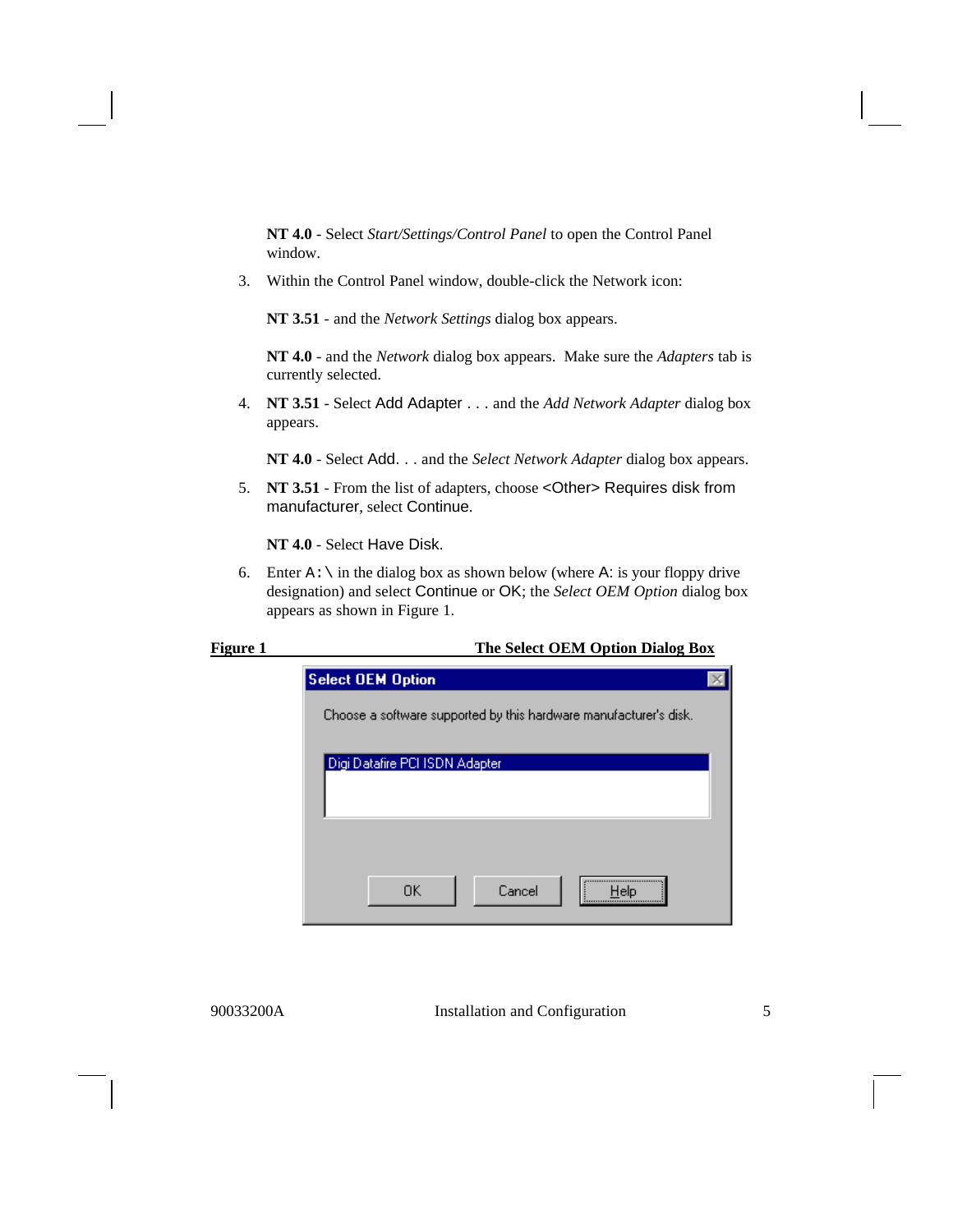7. Select "DataFire PCI ISDN Adapter" in the list of adapters and click OK.

At this point the system copies the driver files to your computer's hard drive and when finished displays the *DataFire PCI Adapter Setup* dialog box which contains a list of telephone switch types.

- 8. From the list of switch types, select the type of switch (supplied by your service provider) that corresponds to your ISDN line and click Next.
- 9. In the dialog box, enter the telephone number for Logical Terminal #1. If your ISDN line accommodates two telephone numbers, enter the second telephone number for Logical Terminal #2.

If your ISDN telephone switch is a North American type, the SPID (Service Profile Identifier) entry for each Logical Terminal is completed as you enter the telephone number. Verify that the SPID for each Logical Terminal is correct by checking it against that supplied by your service provider. Correct the SPID entries if necessary.

10. Click Finish to complete the procedure and the following message appears: "*DataFire PCI BRI setup is complete. Remote Access Services (RAS) setup will now be invoked. Please configure one or more ISDN ports in RAS setup to enable you to use RAS of ISDN*."

Click OK to access the *Remote Access Setup* dialog box displayed by Windows NT. You can click Help for instructions on the use of this dialog box.

Click Add to display the *Add RAS Device* dialog box and add "DigiCBri" devices to the system. You can click Help for instructions on the use of this dialog box.

11. After you have completed Remote Access Setup, as outlined in step 10, and have restarted your computer, you are ready to use your DataFire BRI PCI adapter with all of the features of Microsoft's Remote Access Services.

*Note:* If you have difficulty accessing the ISDN line, refer to the "Diagnostics" Information" later in this manual to check the status of the ISDN line.

Page 6 Installation and Configuration 90033200A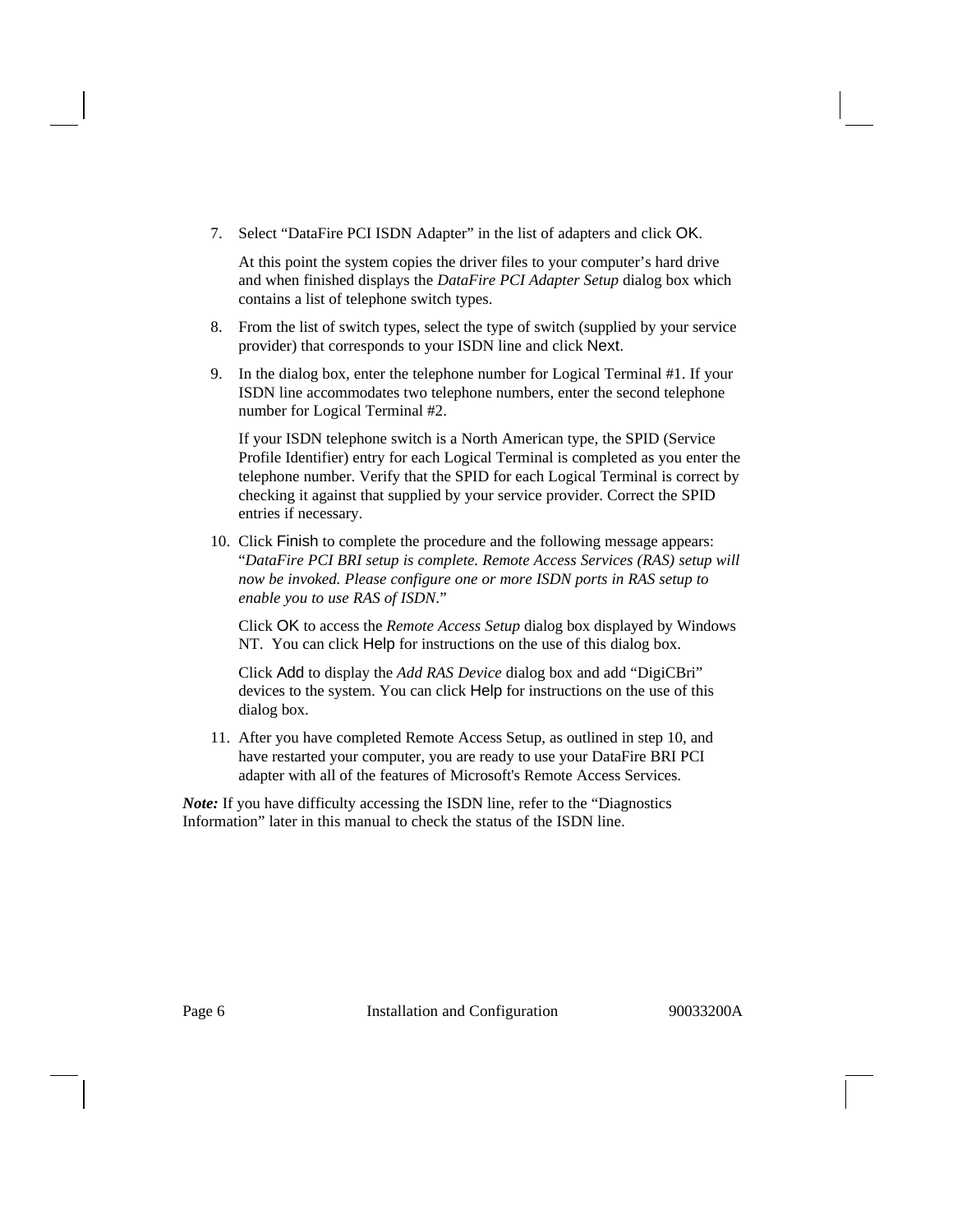# *Changing the Adapter Configuration*

If it becomes necessary to re-configure you adapter due to a change in the ISDN telephone number(s) or switch type, proceed as follows to access the *DataFire PCI Adapter Configure* tab shown in Figure 2:

- 1. If not already displayed on the monitor, access the Network or Network Settings dialog box as described in steps 2 and 3 of the "Installing the Windows NT Driver" procedure on page 4.
- 2. **NT 3.51** Highlight the DataFire BRI PCI adapter in *Installed Adapter Cards* list box.

**NT 4.0** - Highlight the DataFire BRI PCI adapter in *Network Adapter* list box.

3. **NT 3.51** - Select Configure **. . .** and the monitor displays the *DataFire PCI Adapter Configure* tab.

**NT 4.0** - Select Properties **. . .** and the monitor displays the *DataFire PCI Adapter Configure* tab.

### **Figure 2 The DataFire PCI BRI Configure Tab**

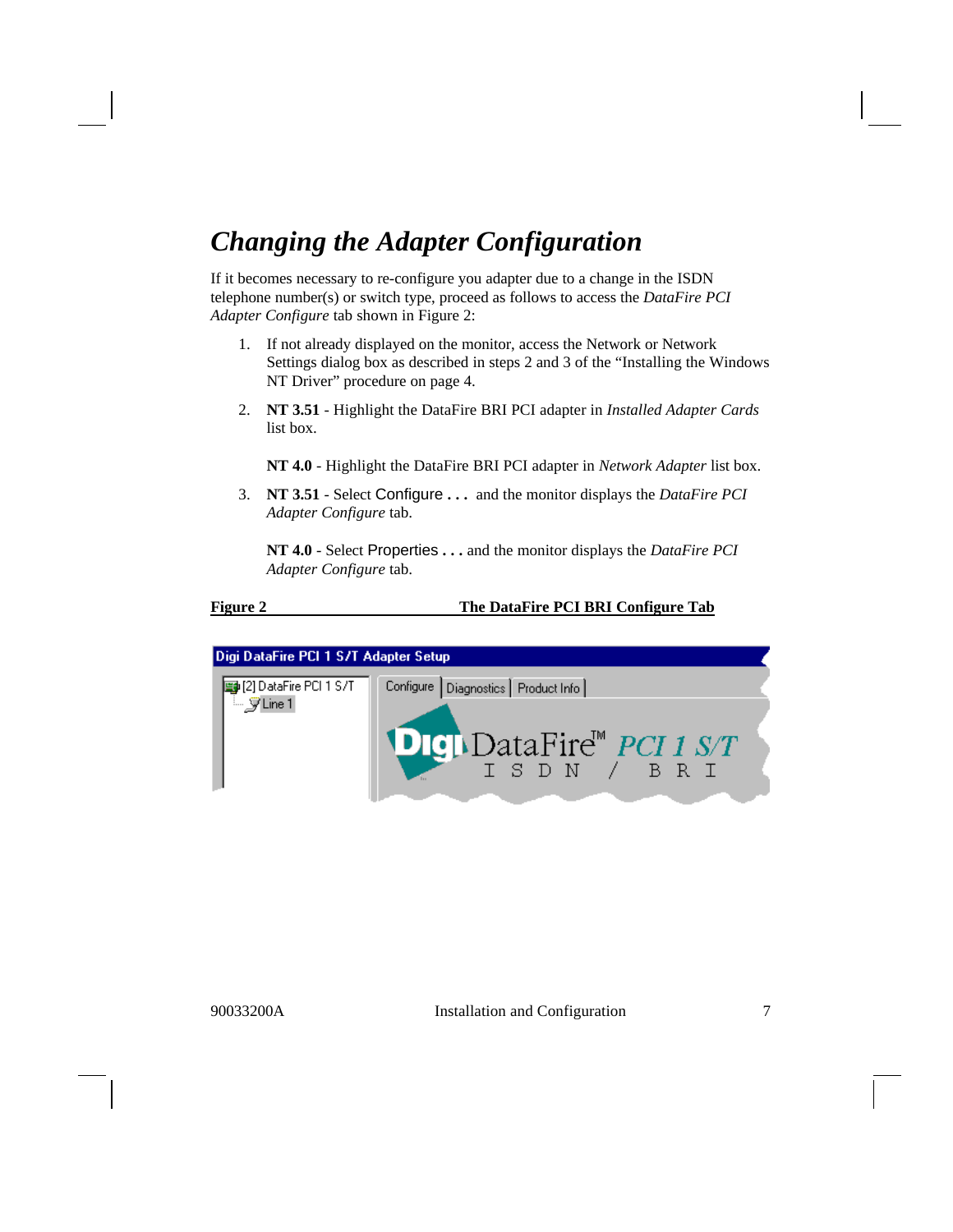### **Selecting the Switch Type**

Click the **button** to open the drop down list box for switch types offered by ISDN service providers. Select the type of switch from the list that corresponds to the type specified by your service provider. In the following example, the National ISDN-1 type is selected.

| [ISDN Provider Switch Type:/ | NI1: National ISDN-1 |  |
|------------------------------|----------------------|--|
|------------------------------|----------------------|--|

### **Entering the Telephone Number(s)**

### *North American Version*

Enter the telephone number of the ISDN line, including area code, for Logical Terminal #1 of the ISDN line.

| Logical Terminal #1 |                                                          |
|---------------------|----------------------------------------------------------|
| Telephone:          | $\begin{bmatrix} 206 & - & 555 & - & 2001 \end{bmatrix}$ |

If two telephone numbers are to be used for the ISDN line, select Logical Terminal #2 as shown below and enter the second telephone number for the ISDN line.

|  | $\nabla$ Logical Terminal #2 |
|--|------------------------------|
|--|------------------------------|

### *European Version*

Enter the telephone number of the ISDN line, including any regional or city codes, for Logical Terminal #1 of the ISDN line.

| Logical Terminal #1 |               |
|---------------------|---------------|
| Telephone:          | 0441752852201 |
|                     |               |
|                     |               |

Page 8 **Installation and Configuration** 90033200A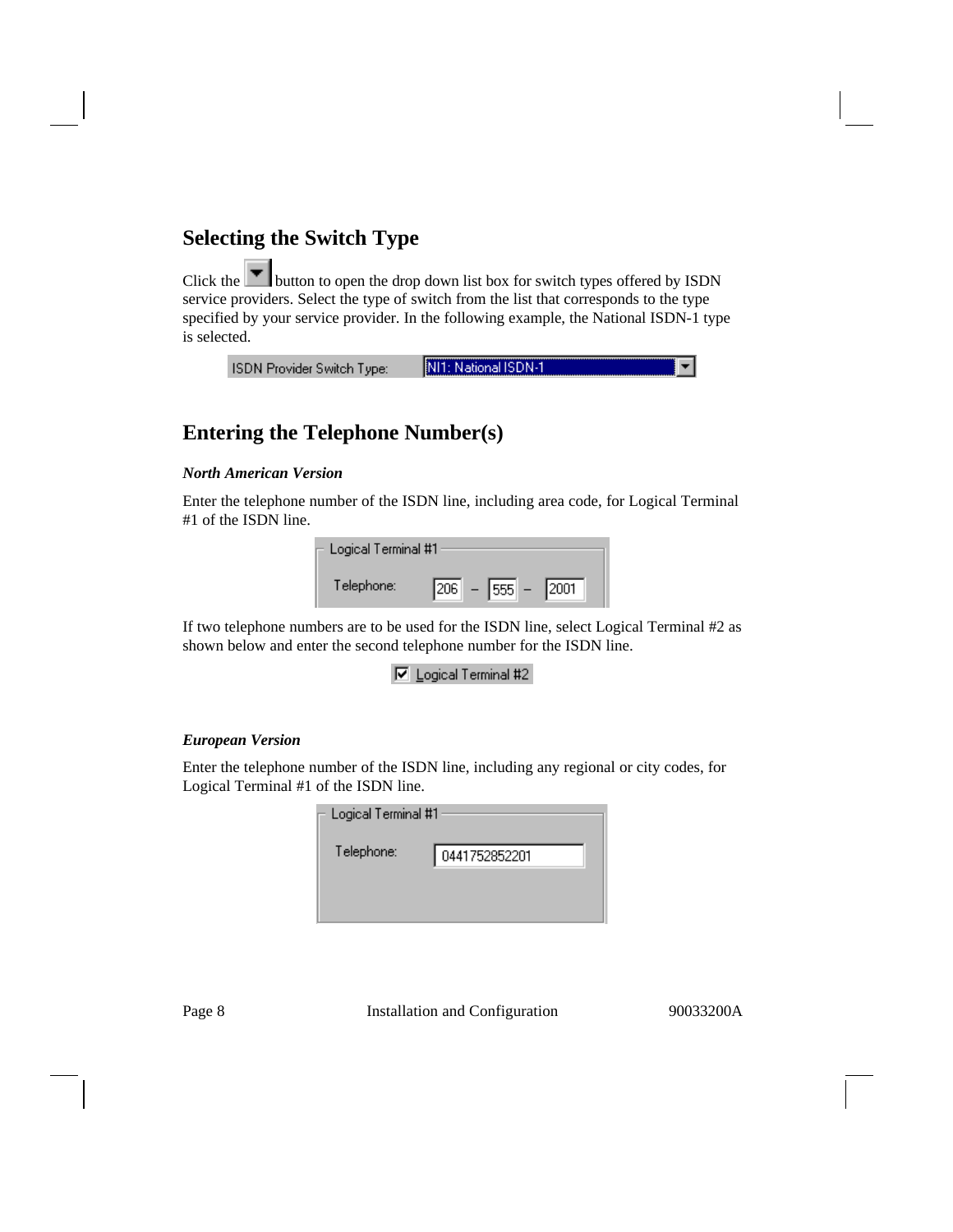If two telephone numbers are to be used for the ISDN line, select Logical Terminal #2 as shown below and enter the second telephone number for the ISDN line.

### **Verifying the SPID (North America only)**

The Service Profile Identifier (SPID) is required for some ISDN switch types and when necessary, is supplied by your service provider. The SPID entered in the *DataFire PCI Adapter Configure* tab during setup is created automatically from the associated telephone number and is usually the telephone number with several digits appended.

| 5552001000 |  |
|------------|--|
|------------|--|

Verify that the SPID entered in the *DataFire PCI Adapter Configure* tab is the same as that supplied by your service provider. If the two SPIDs differ, enter the SPID supplied by your service provider.

If two telephone numbers are to be used for the ISDN line, verify the SPID for Logical Terminal #2 and make any necessary corrections.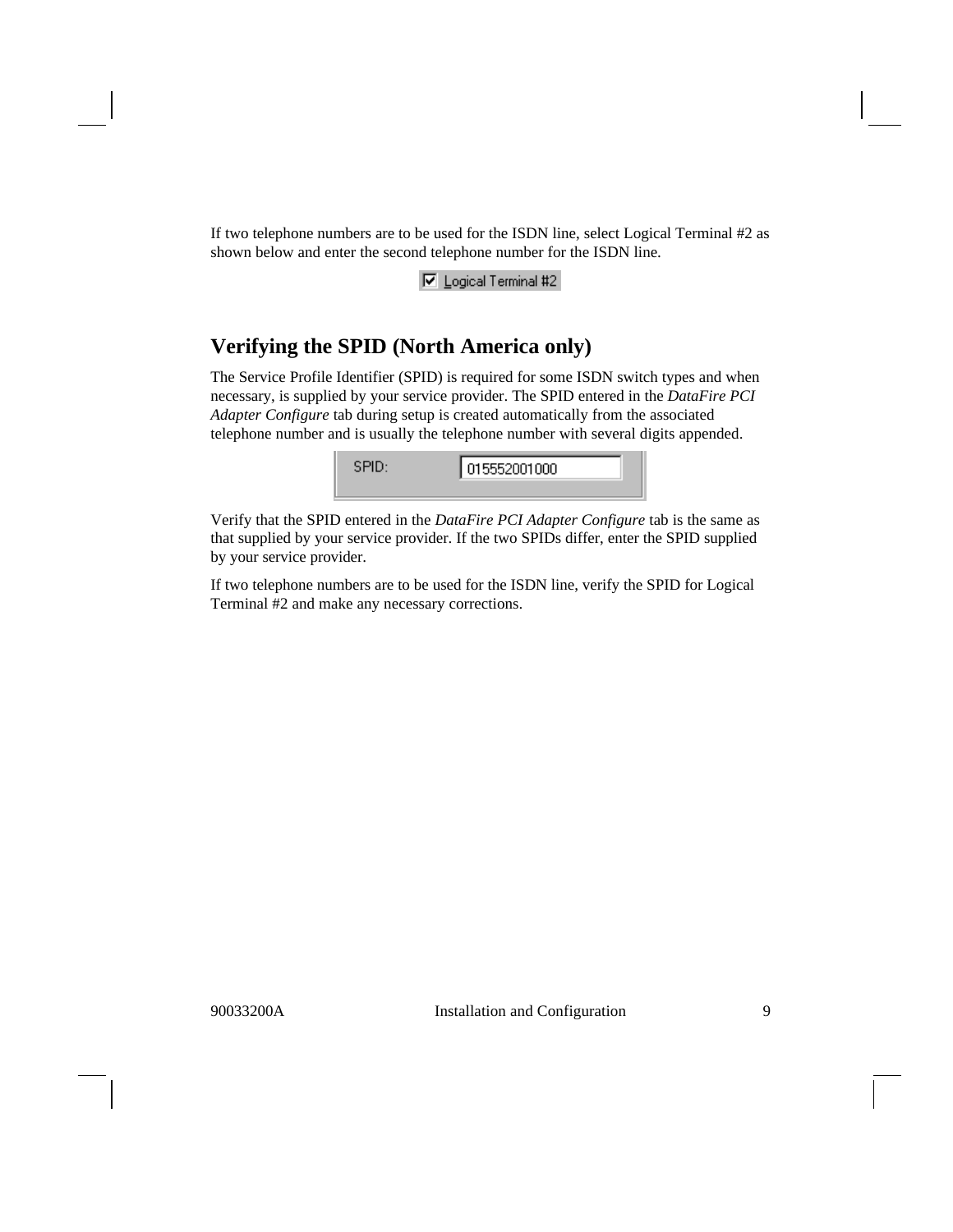Page 10 Installation and Configuration 90033200A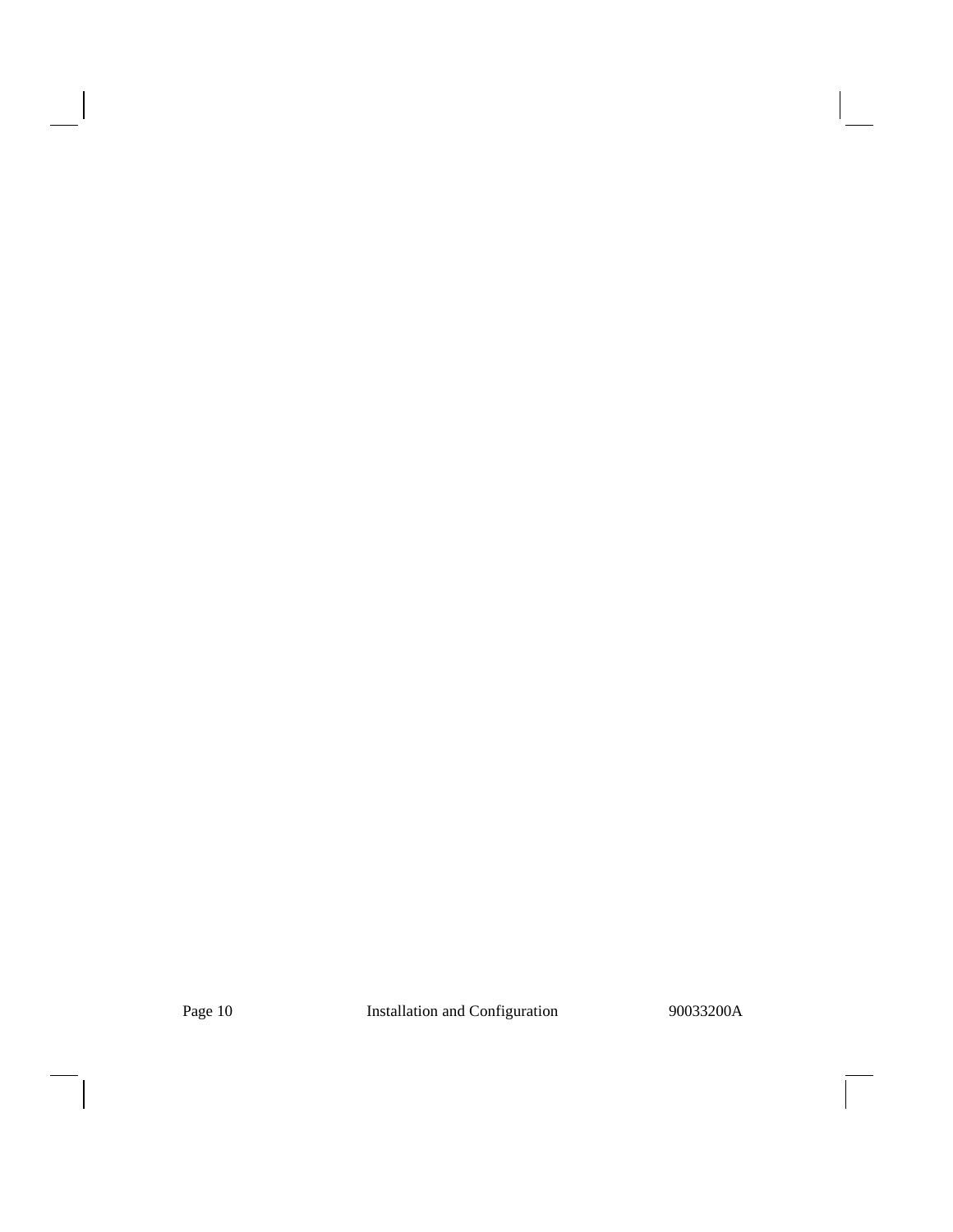# **Diagnostic Information**

### *Checking ISDN Line Status*

A "Line Status" indicator is provided in the left portion of the Diagnostics tab and also in the lower portion of the Configure tab. This indicator can show any of the following four states as a means of showing current ISDN line condition:

- **Go!** The protocol layer of the operating software is functioning and communications are normal.
- **Yield** A problem possibly exists with the adapter configuration.
- **Stop** The adapter is encountering a communication problem with the ISDN line.
- **?** Communication cannot be established with the adapter, or driver, so line status information is not available.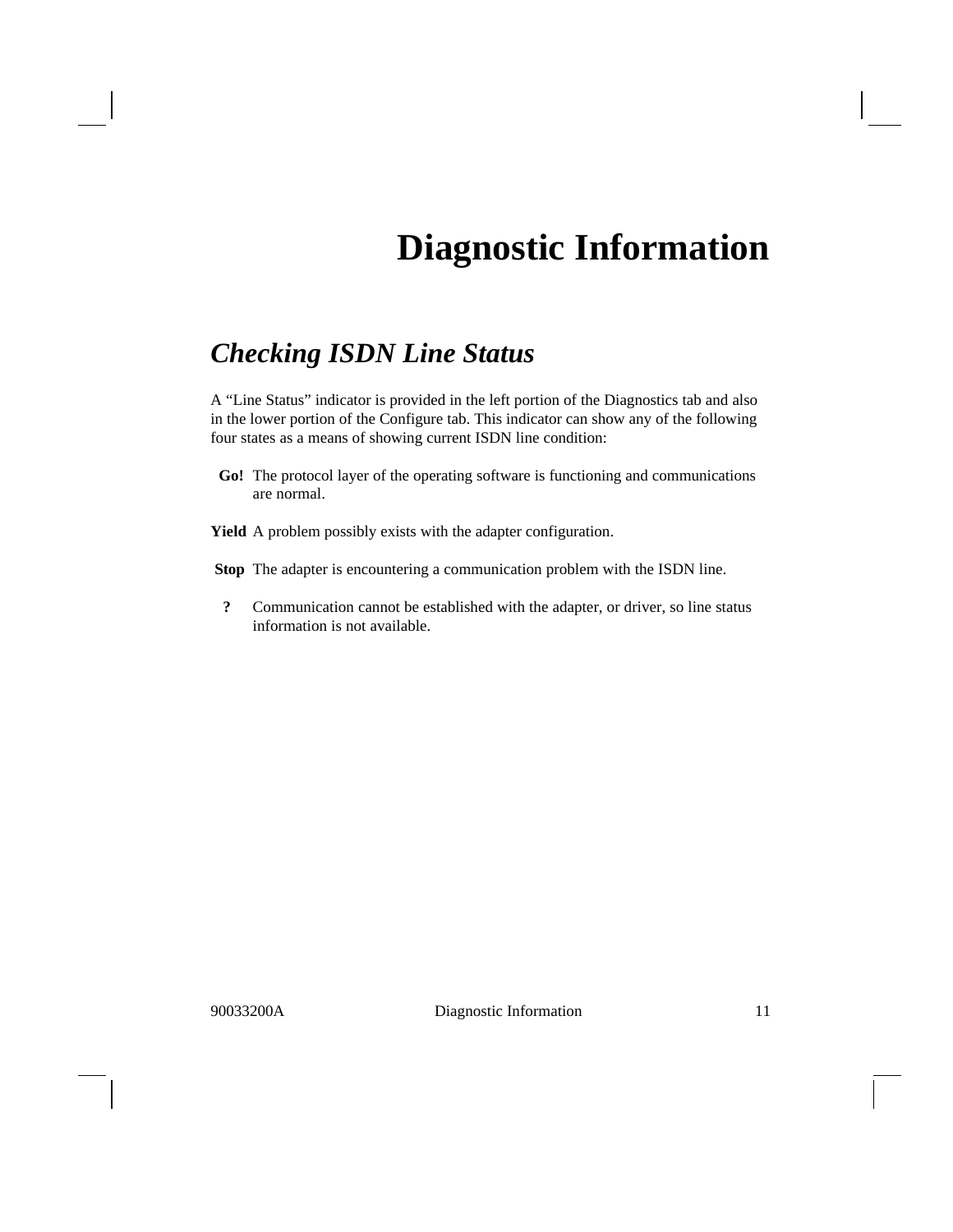# *Checking Adapter Diagnostics Information*

The DataFire BRI PCI adapter Diagnostics tab provides several pieces of diagnostic information as outlined in the following table. Click the Update button, or press Alt+U, to refresh the information displayed on the tab.

| <b>Adapter function</b> | <b>Diagnostic information provided</b>                                                                    |
|-------------------------|-----------------------------------------------------------------------------------------------------------|
| Line, Status            | Layer 1 inactive: The adapter is encountering a<br>communication problem with the ISDN line.              |
|                         | Layer 1 active: The adapter physical interface is<br>communicating normally with the ISDN line.           |
|                         | Layer 2 active for all configured links: The data interface<br>layer is loaded and running normally.      |
|                         | Layer 3 active for all configured links: The protocol<br>interface layer is loaded and running normally.  |
|                         | <b>Status unknown:</b> Line status information is not available.                                          |
| Line, Activation State  | <b>Inactive -</b> Adapter is powered down and not sending or<br>receiving any signals.                    |
|                         | <b>Sensing:</b> Adapter is powered on and waiting for an input<br>signal from the network.                |
|                         | <b>Deactivated:</b> Adapter is sending and receiving INFO 0<br>(idle).                                    |
|                         | Awaiting Signal: Adapter is attempting activation and<br>waiting for a signal from the network.           |
|                         | Identifying Input: Adapter is attempting to identify the<br>received signal from the network.             |
|                         | Synchronized: Adapter is now synchronized with the<br>network.                                            |
|                         | Activated: Adapter is now activated and ready to send and<br>receive D-channel data.                      |
|                         | Lost Framing: Adapter has lost framing and is waiting for<br>a signal from the network to re-synchronize. |
|                         |                                                                                                           |

Page 12 Diagnostic Information 90033200A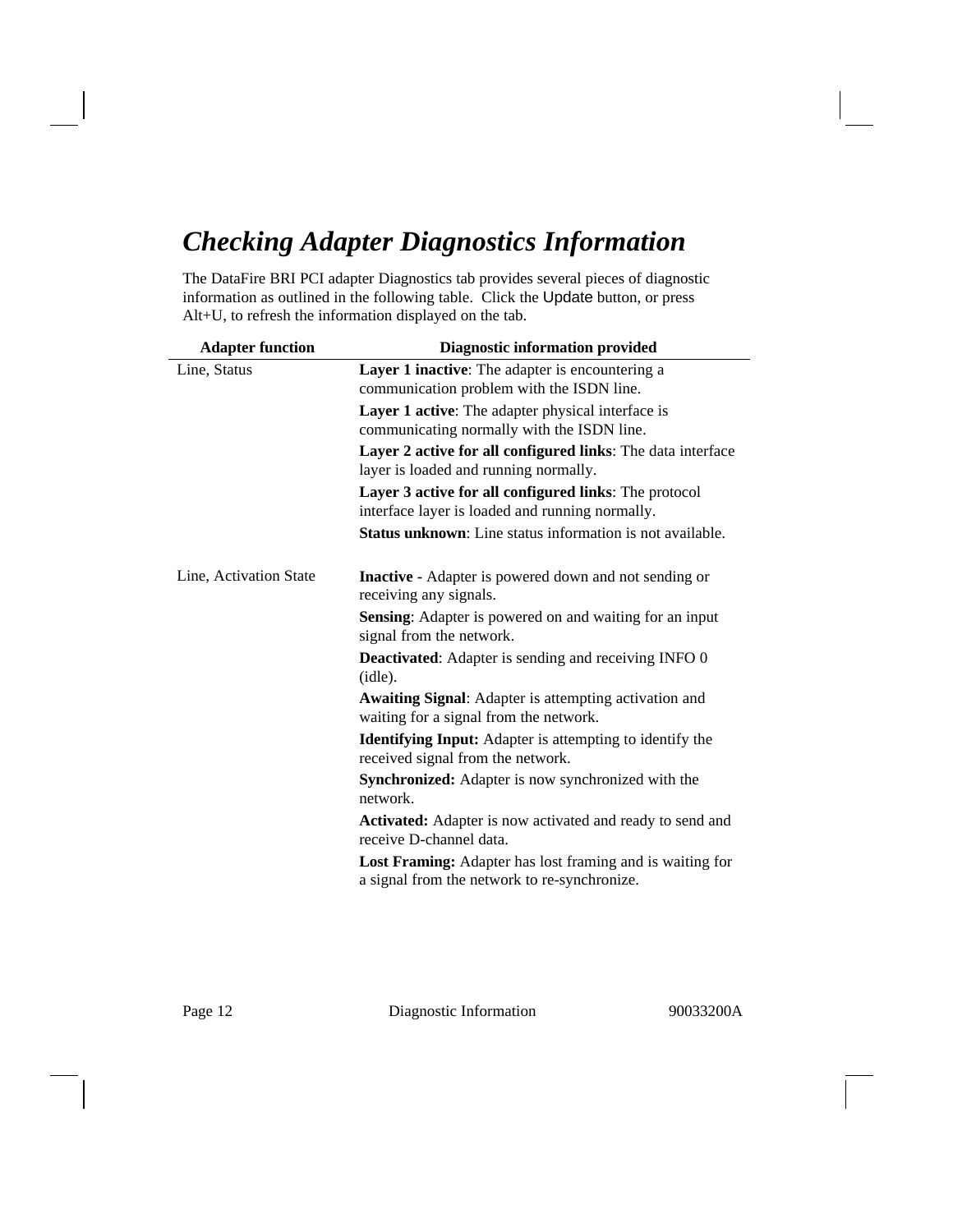| <b>Adapter function</b>              | <b>Diagnostic information provided</b>                                                                                                                                      |
|--------------------------------------|-----------------------------------------------------------------------------------------------------------------------------------------------------------------------------|
| Logical Terminal x,<br>Layer 2 State | TEI unassigned: A TEI (Terminal Endpoint Identifier) is<br>not yet assigned and is required by layer 2 interface.                                                           |
|                                      | Assign awaiting TEI: Unacknowledged data transfer has<br>been requested, thus a TEI has been requested from the<br>network; waiting for TEI assignment from network.        |
|                                      | <b>Establish awaiting TEI:</b> A data link establishment has<br>been requested, thus a TEI has been requested from the<br>network; waiting for TEI assignment from network. |
|                                      | TEI assigned: A TEI has been assigned by the network,<br>unacknowledged data transfer is now possible.                                                                      |
|                                      | Awaiting establishment: A data link establishment has<br>been requested; waiting confirmation from network.                                                                 |
|                                      | Awaiting release: Request to release the link establishment<br>has been sent; waiting confirmation from network.                                                            |
|                                      | Multiple frame established: A data link has been<br>established, acknowledged data transfer is now possible.                                                                |
|                                      | Timer recovery: A Layer 2 timer expired; recovery<br>conditions implemented.                                                                                                |
|                                      | <b>State unknown:</b> The current state can not be determined.                                                                                                              |
| Logical Terminal x,                  | Layer 3 inactive: Line has not been enabled.                                                                                                                                |
| Layer 3 State                        | Layer 3 initialization pending: SPID initialization has<br>been sent; waiting confirmation from network.                                                                    |
|                                      | Layer 3 initialization request retrying: SPID initialization<br>timed out (no network response); retrying SPID<br>initialization.                                           |
|                                      | Layer 3 active: Layer 3 has been initialized and is ready to<br>place or receive calls.                                                                                     |
|                                      | Layer 3 not initialized: Network rejected the SPID<br>initialization, either wrong switch type or wrong SPID.                                                               |
|                                      | <b>State unknown:</b> The current state can not be determined.                                                                                                              |

90033200A Diagnostic Information 13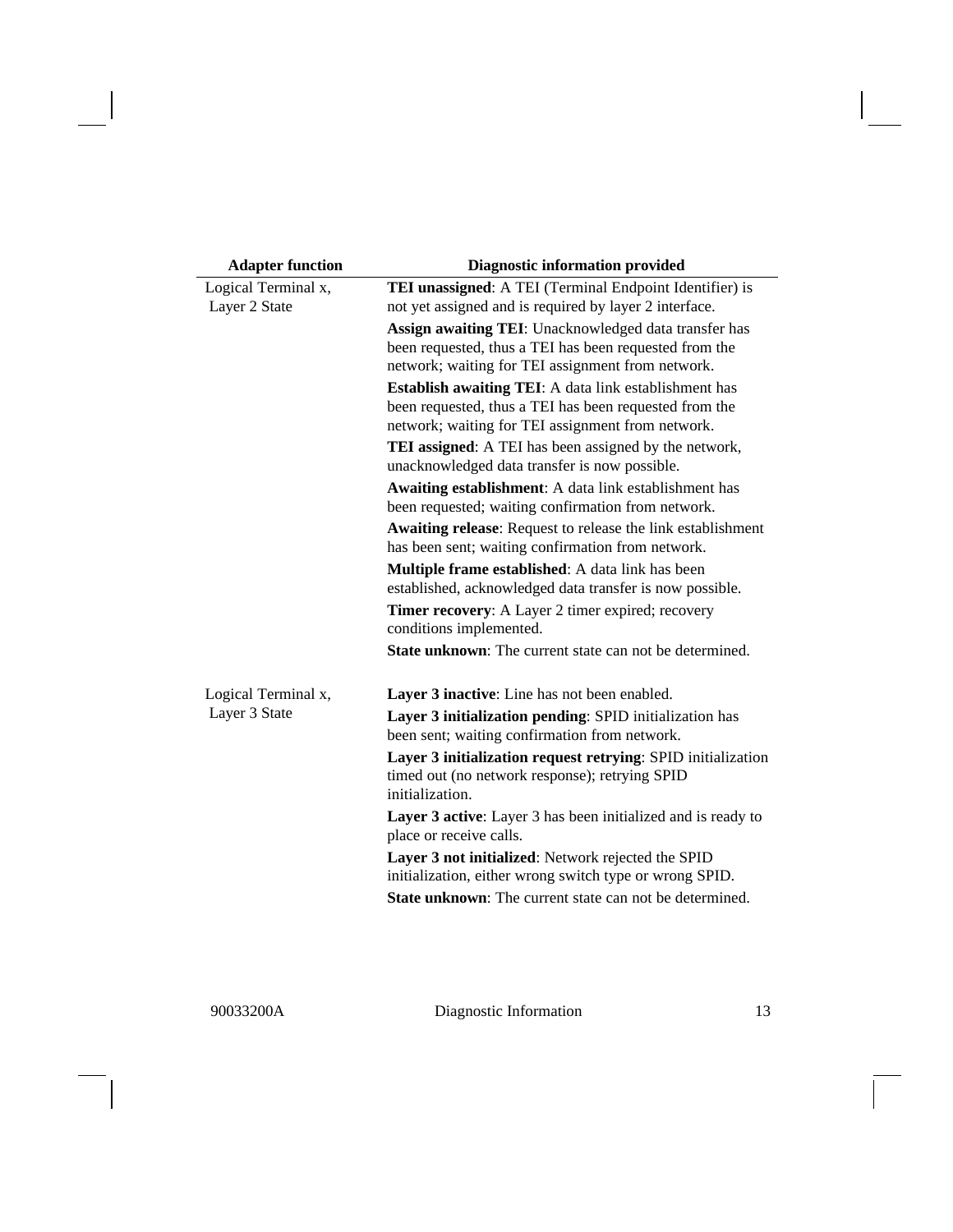*Note:* You can click the Windows NT diagnostics button in the DataFire BRI PCI Adapter Setup tab at any time to obtain information regarding the operating system and its current status.

Page 14 Diagnostic Information 90033200A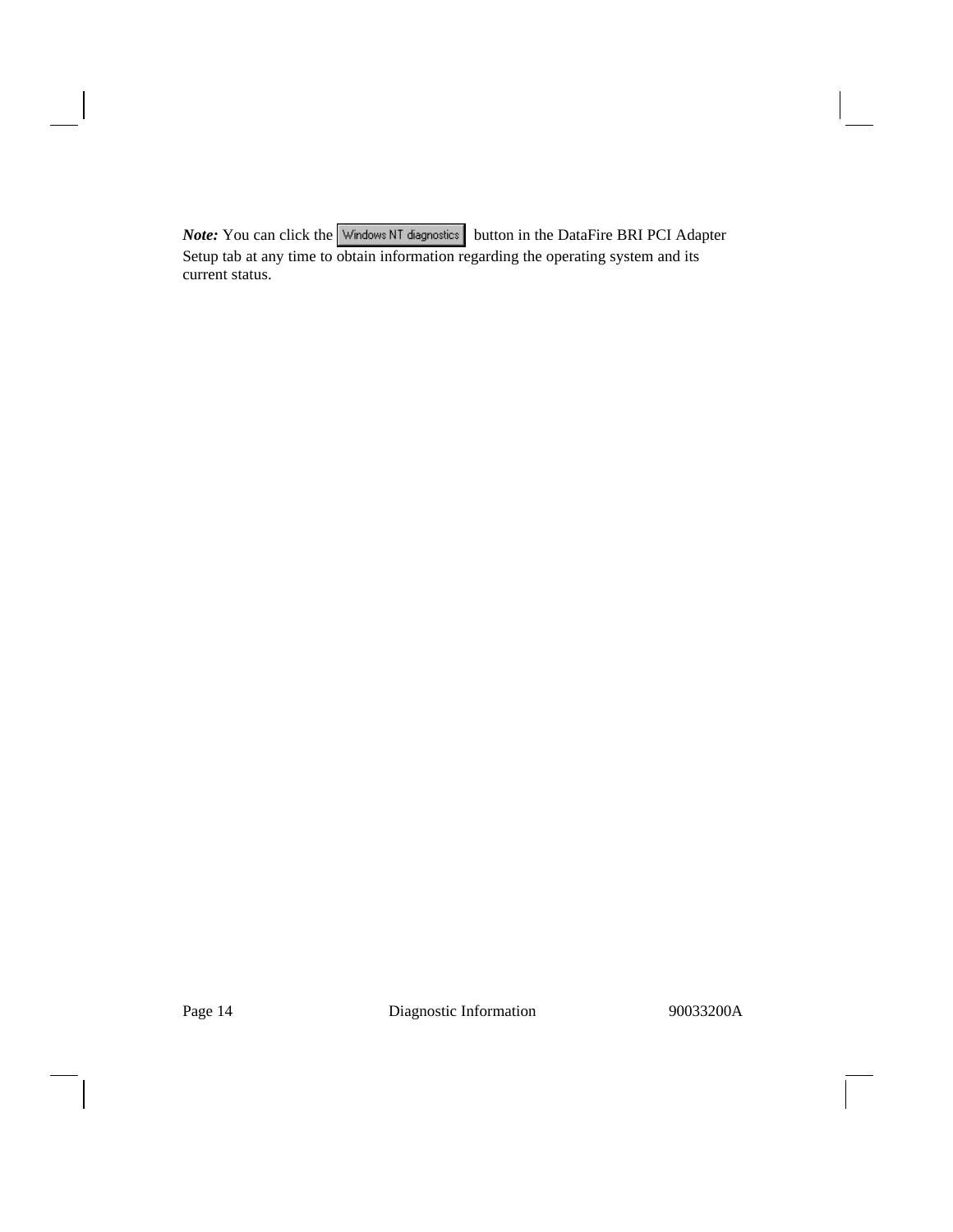90033200A Diagnostic Information 15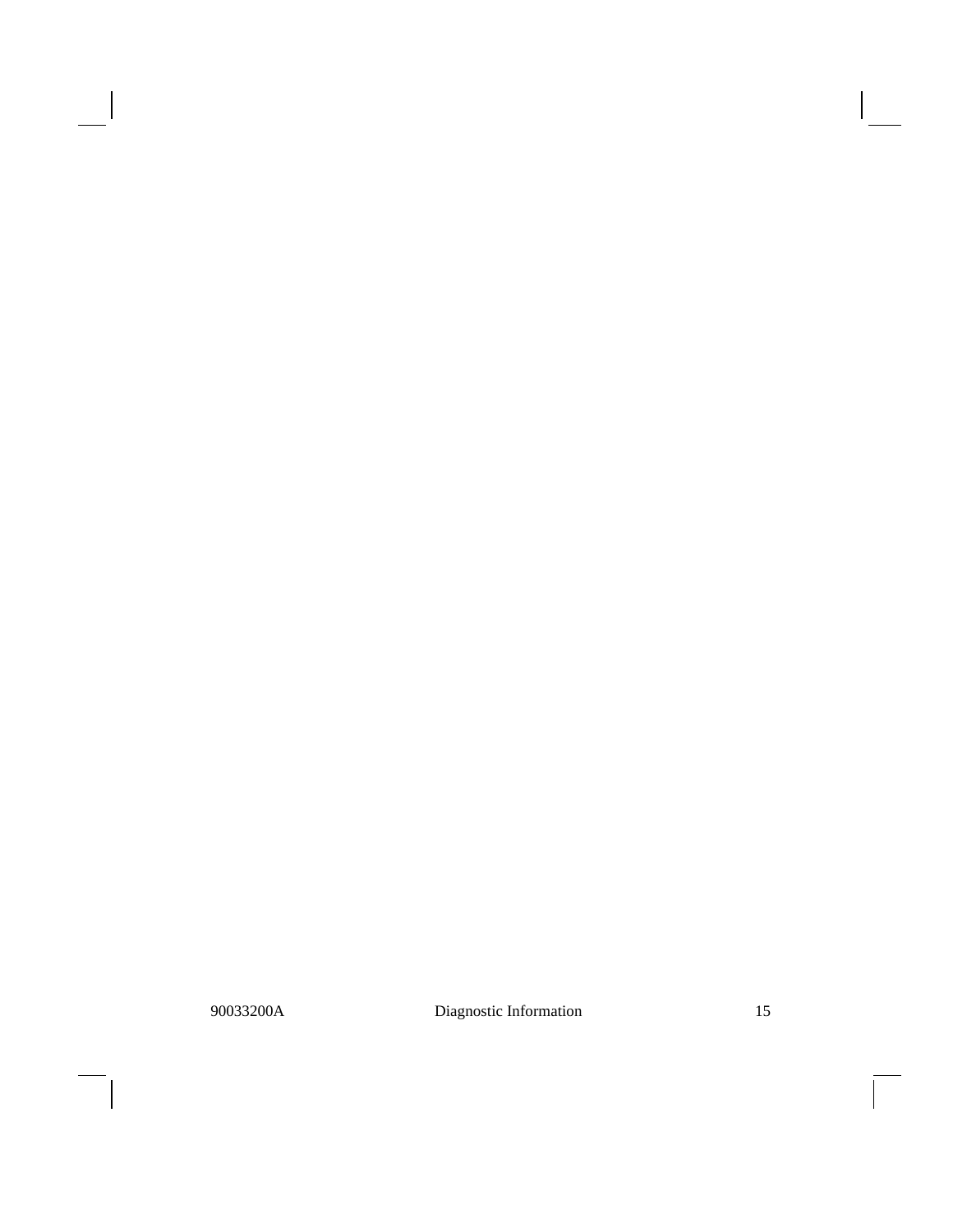### *Index*

Adapter settings, 7 Basic Rate Interface, defined, 1 Configuration, of the adapter, 7 Control panel, using to install software, 4 Diagnostics, interpreting indicators, 11, 12 Digital switches, compatible with the adapter, 2 Driver software, installing, 4 Installing driver software, 4 ISDN switch type, 8 ISDN, about BRI, 1 ISDN, obtaining line information, 2 Line status, checking condition of, 11, 12 Operating system requirements, 1 PCI driver, system requirements, 1 Service provider, information required from, 4 Service provider, switch type, 8 Setting adapter properties, 7 Setting I/O base address, 8 Settings, checking for the adapter, 7 Software, installing the driver, 4 SPID, defined, 9 SPID, how to enter, 9 SPID, obtaining, 4 Switch type, changing, 7 Switches, compatible with the adapter, 2 System requirements, 1 Telephone line, selecting the number, 8 Troubleshooting, 11, 12

Page 16 Diagnostic Information 90033200A